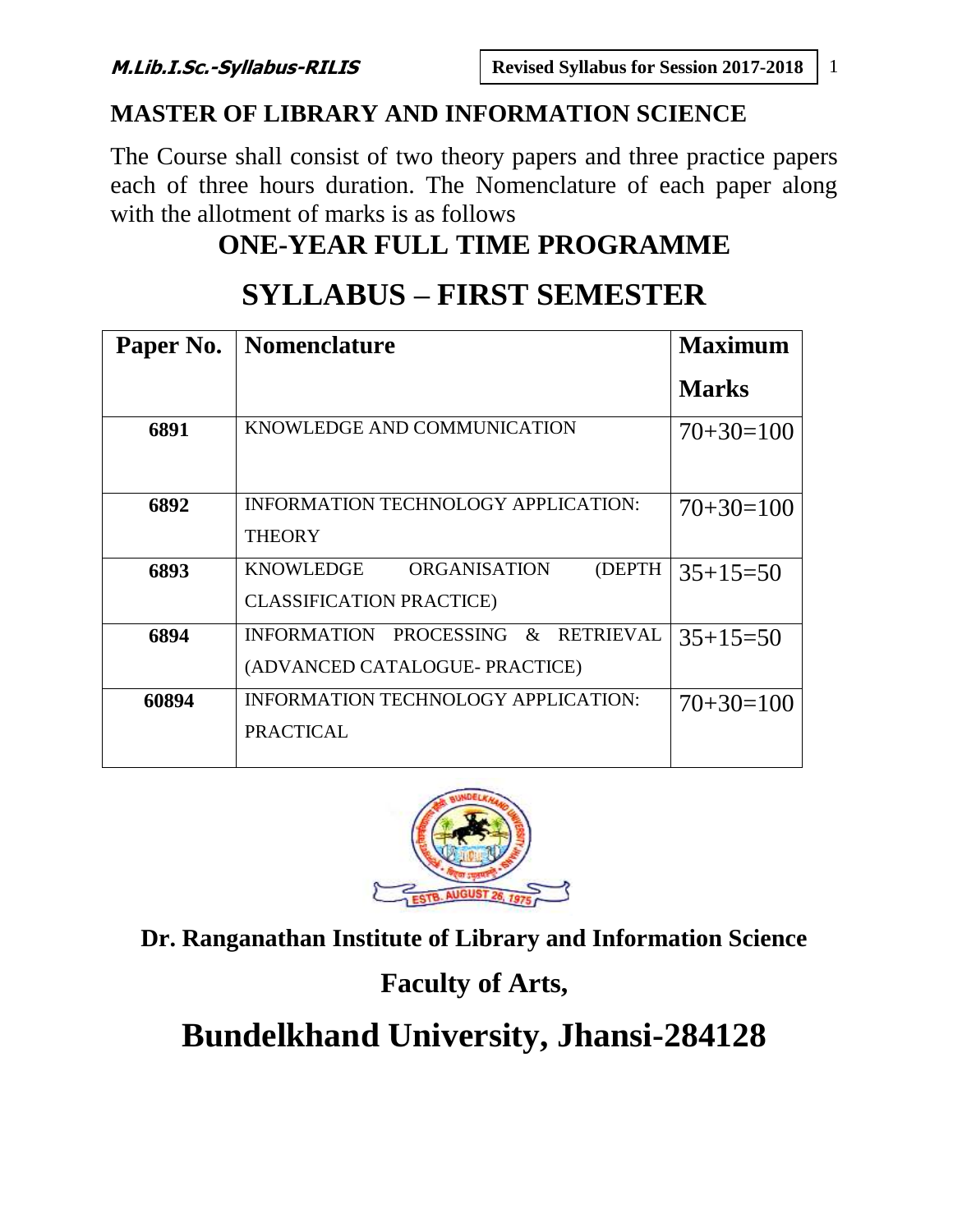### **PAPER –I (6891)**

### **KNOWLEDGE AND COMMUNICATION**

### **UNIT I: UNIVERSE OF KNOWLEDGE**

Universe of Subject: Attributes and Structure Modes of Formation of Subject Different types of subjects Universe of Subjects as mapped in major schemes of Library Classification: CC, DDC and UDC

### **UNIT II: INFORMATION AND COMMUNICATION**

Data – Definition, Properties, Types and Scope Conceptual difference between Data, Information and Knowledge Information- Definition, Characteristics, Need, Types, Theories and Approaches Communication – Definition, Kinds, Elements, Channels and Barriers

### **UNIT III: KNOWLEDGE MANAGEMENT**

Knowledge Management: Definition, Concepts, Principles and Tools Role of Librarians in Knowledge Management Subjects having Knowledge as their field of Study Promoting Agencies of Knowledge Modes of thinking: Authority-centered, Speculative and Positivistic

### **UNIT IV: INFORMATION AND SOCIETY**

National Information Policy – Objectives and Development Information Science and Information Industry Right to Information in Indian context and National Knowledge Commission Intellectual Property Rights and Indian copyright Acts

### **Recommended Books**

- 1. **Ahuja, B.N. and S.S. Chopra**, 1989, *Communication*, New Delhi: Surjeet Publications.
- 2. **Beniger, J. R.** (1988). Information and Communication: The New Convergence. *Communication Research, 15* (2), 198-218.
- 3. **Ziman, J. M.** (1969). Information, Communication, Knowledge. *Nature, 224* , 318-324.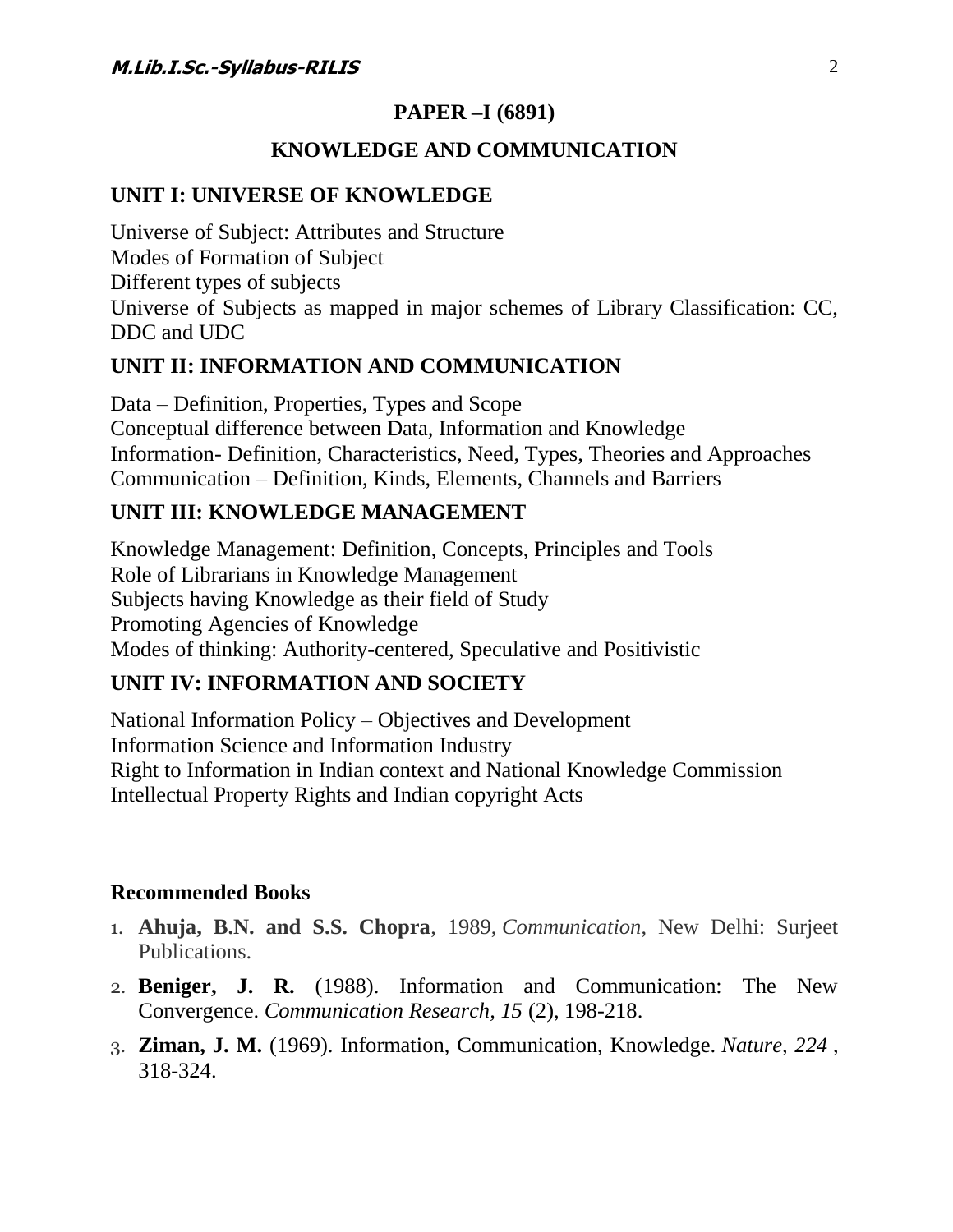### **PAPER –II (6892)**

### **INFORMATION TECHNOLOGY APPLICATION: THEORY**

#### **UNIT I: Web Technologies in Libraries**

Implication of WWW on Library Websites, Web OPACs Web 2.0 and Web 3.0: Features and Functions Web Directories, Subject Gateways, Library Portals, etc. Weblogs (blogs), Podcasts, RSS Feeds, Instant Messaging, Wikis, Flickr, etc. **UNIT II: NETWORK TECHNOLOGY**

Network: Concept, Types, Media, Topologies, Tools and Services Data Networks: ISDN, DSL, ATM, (Asynchronous Transfer Mode) Broadband, Wireless Networking, OSI Network Model and TCP/IP Reference Model. Internet: Genesis, Connectivity, Protocols and Security.

Web Browsers, Web Search Engines: Types and Evaluation

### **UNIT III: DIGITAL LIBRARY**

Digitization: Concept and Requirements Digital Libraries: Genesis, Definition, Planning, Promises, and Challenges and Implementation Metadata: Concept, Types, Metadata Standards: Dublin core Study of Digital Library Software: GSDL, DSpace, and so on. Federated Search and Multimedia Databases Search. Protocols: Z39.50 Standard for Retrieval and OAI-PMH

### **UNIT IV: EMERGING TECHNOLOGIES IN LIBRARY SERVICES**

RSS Feeds Technology Library Security Technology: Bar Code, RFID, Smart Card and CCTV. Digital Content Management System Video Conferencing and Audio Conferencing. Institution Repositories Functional Requirements for Bibliographic Records (FRBR) Artificial Intelligence and Libraries

Expert Systems in Libraries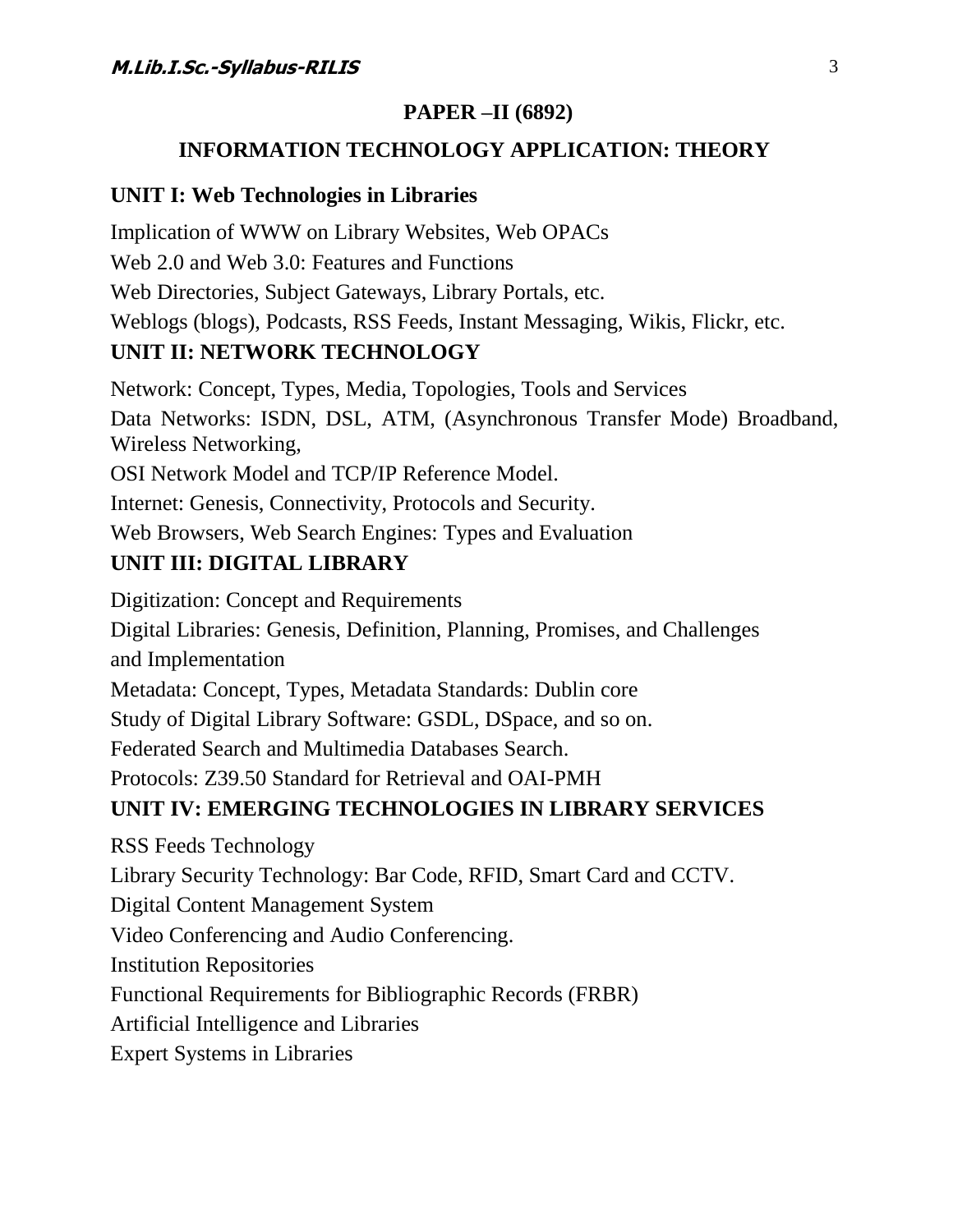1. **BRADLEY (Phil)**. How to use web 2.0 in your library. 2007. Facet Publishing, London.

2. **CLYDE (Laurel)**. Weblogs and libraries. 2004. Chandos Publishing, Oxford.

3. **EVANS (Woody)**. Building library 3.0: issues in creating a culture of participation. 2009. Chandos Publishing, Oxford.

4. **GRIFFITHS (Peter)**. Managing your internet and intranet services: the information professional's guide to strategy. Ed.2. 2004. Facet Publishing, London.

5. **JANCZEWSKI (Lech)**. Internet and intranet security management: risks and solutions**.** 2000. Idea, Hershey**.**

6. **KROSKI (Ellyssa)**. Web 2.0 for librarians and information professionals. 2008. Neal Schuman Publishers, New York.

7. **LIU (Jia)**. Metadata and its applications in the digital library: approaches and practices. 2007. Libraries Unlimited, Westport.

8. **PRIMARY RESEARCH GROUP STAFF**. Academic library websites

benchmarks. 2008. Primary Research Group, New York.

9. **VINCE (J)**. Introduction to virtual reality. 2004. Springer, London.

10. **WISE (Richard)**. Multimedia: a critical introduction. 2000. Routledge, London.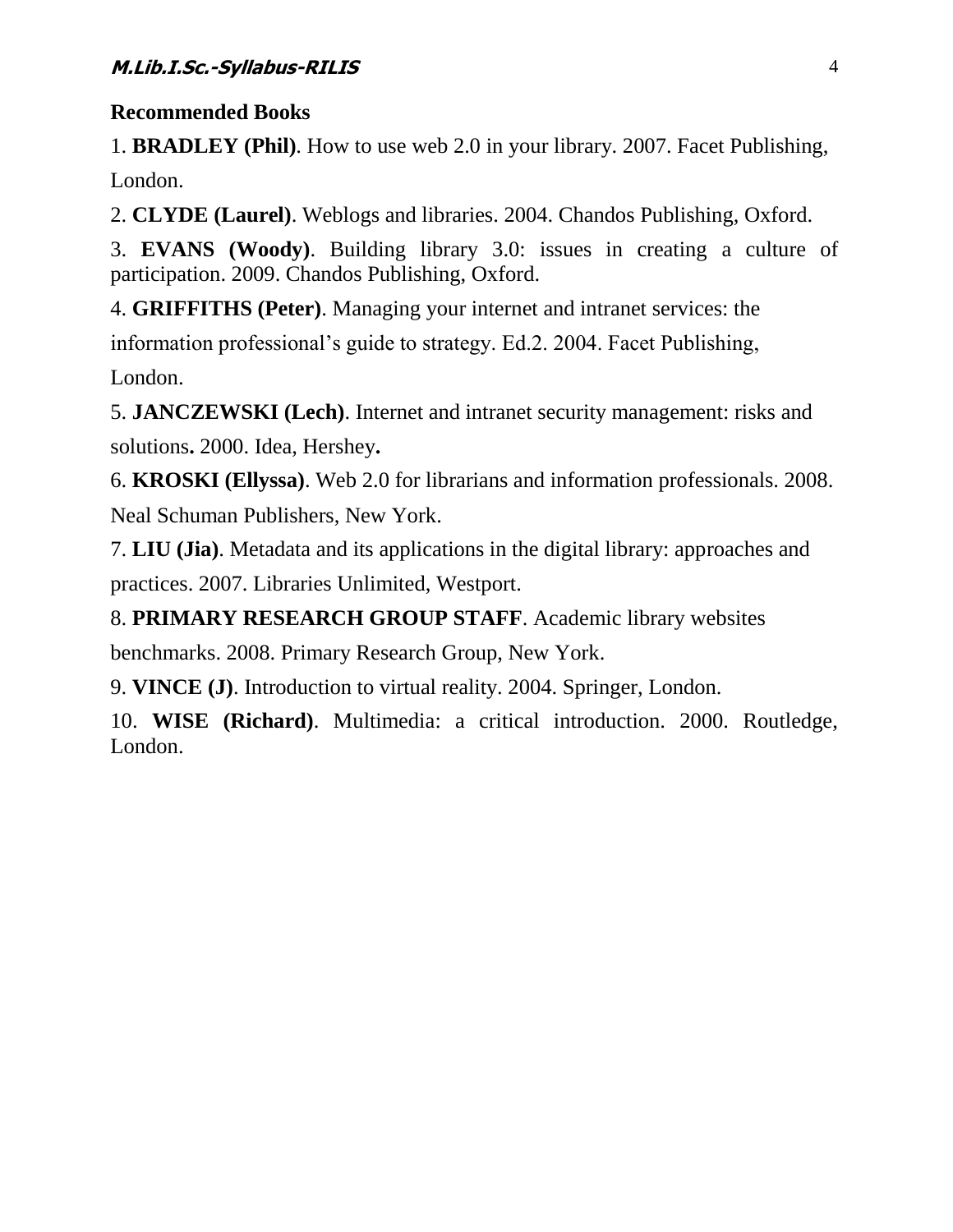### **PAPER –III (6893)**

## **KNOWLEDGE ORGANISATION (DEPTH CLASSIFICATION PRACTICE)**

Classification of Documents Representing Compound and Complex Subjects using Universal Decimal Classification, 3rd abridged ed.1961.

#### **Recommended Books**

1. **FOSKET (A C)**. Universal Decimal Classification. 1973. Clive Bingley, London.

2. **McLLWAINE (I C)**. The Universal Decimal Classification: a guide to its use.

2007. UDC Consortium, The Hague, Netherlands.

3. **UNIVERSAL DECIMAL CLASSIFICATION**. (Latest Edition). British standards institution, London.

### **PAPER –IV (6894)**

### **INFORMATION PROCESSING & RETRIEVAL (ADVANCED**

#### **CATALOGUE- PRACTICES)**

Practical cataloguing of Complex Periodical and documents involving complicated corporate author headings according to AACR-II

Cataloguing of complicated cases of multivolume works and composite works according to AACR-II.

Cataloguing of Non-Book Material according to AACR-II- Cartographic material, sound recording, motion pictures, microforms, video recording Computer files, Web Resources, Graphic Materials etc.

#### **Recommended Books**

1. **AMERICAN LIBRARY ASSOCIATION**. Anglo-American Cataloguing Rules. (Latest Edition). Library Association, London.

2. **LIBRARY OF CONGRESS SUBJECT HEADINGS** (Latest Edition). Library of Congress, Washington.

3. **WILKIE (Chris**). Managing film and video collections. 1999. ASLIB, London.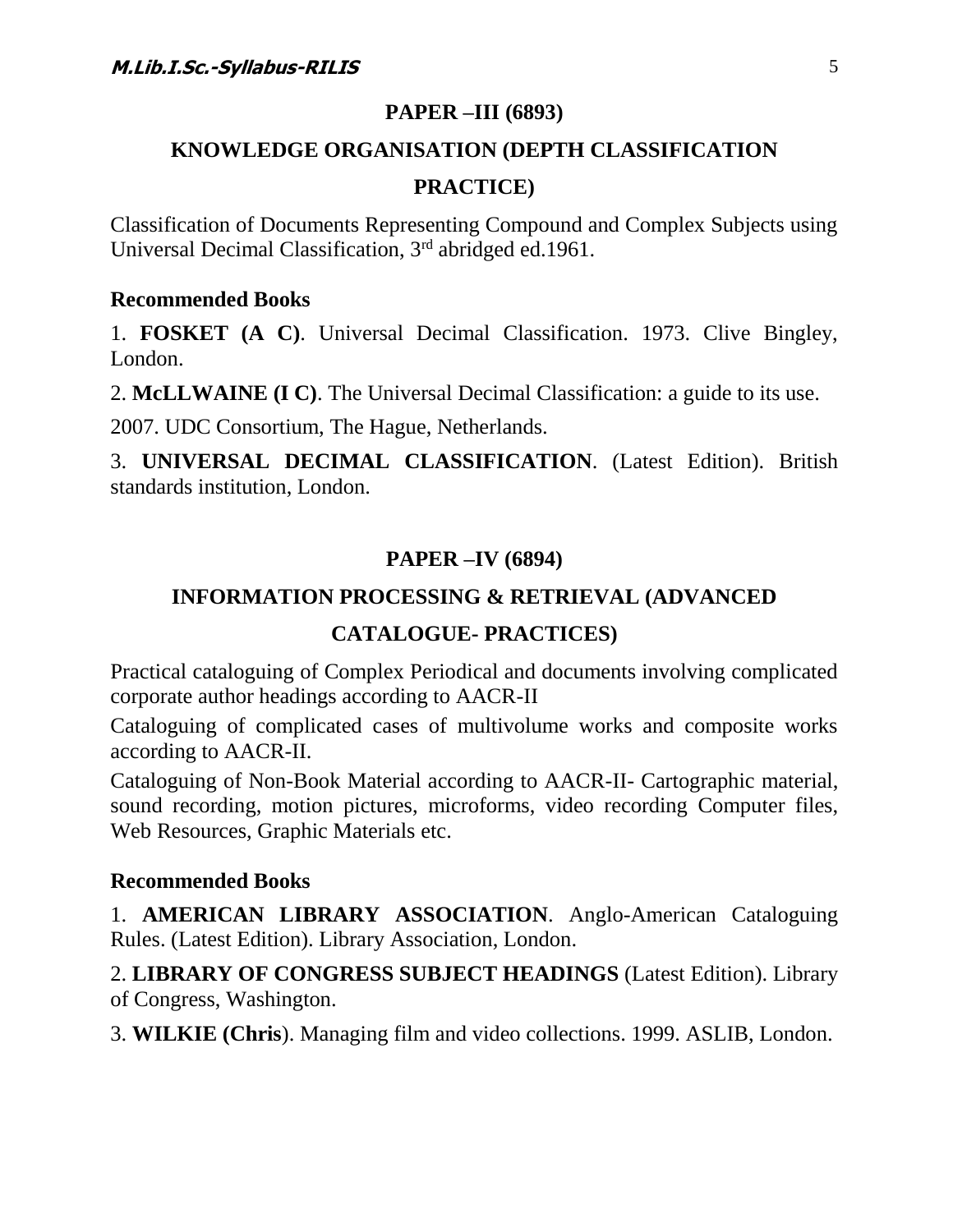### **PAPER –V (60894)**

## **INFORMATION TECHNOLOGY APPLICAION: PRACTICAL**

### **UNIT I**

Web Page Designing: HTML & CSS.

Database development for libraries using any RDBMS.

Database Searching

Advanced Database Services

### **UNIT II**

Installation and Configuration, Hands on Functional Modules of an Integrated Library Management System (Open Source and Commercial)

KOHA, SOUL, GSDL

Downloading MARC 21 Records using Z39.50 Protocol

### **UNIT III**

Audio Conferencing, Video Conferencing **UNIT IV**

Internet: Search Engine Databases of various subject areas and their searching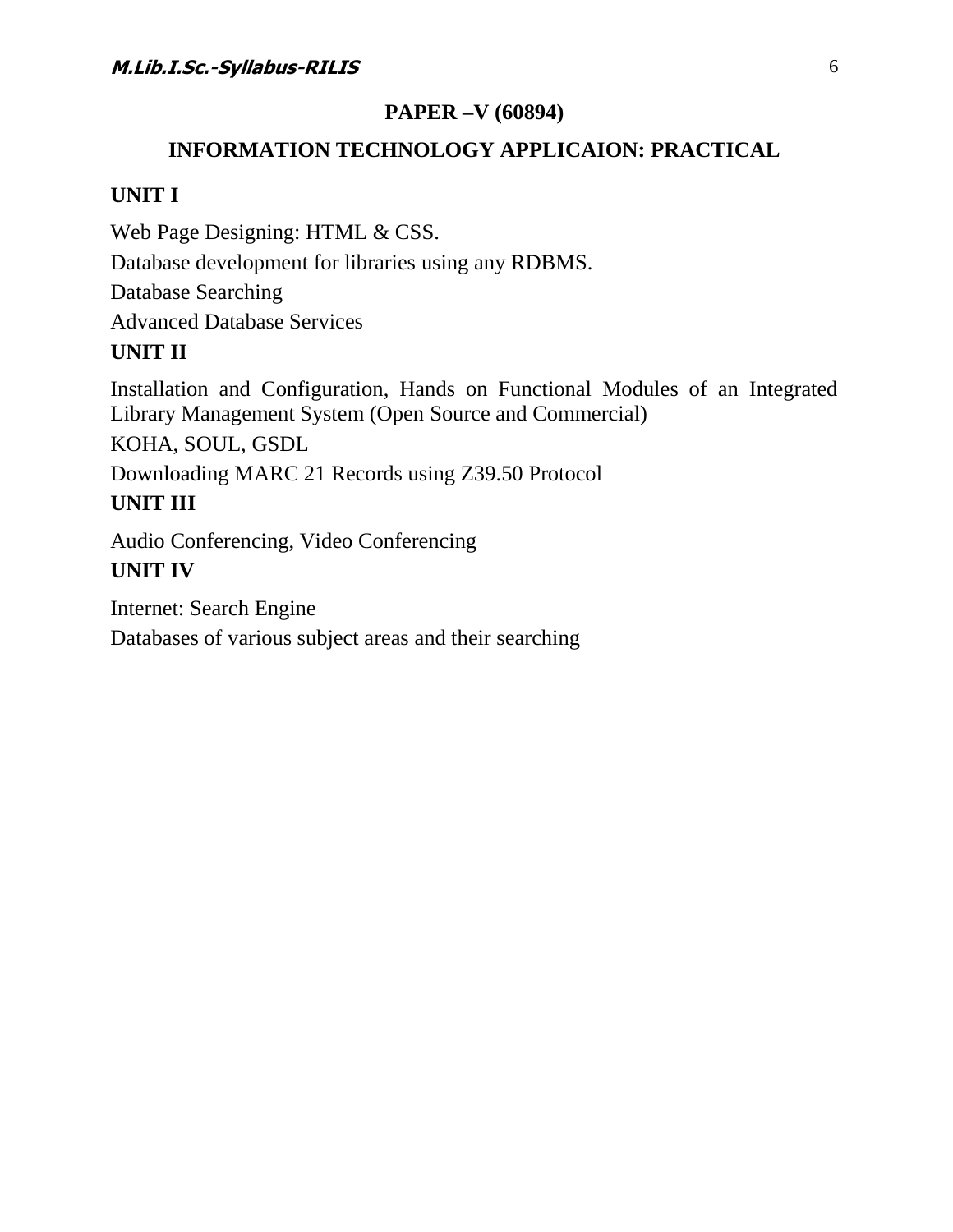1. **BATES (Chris)**. XML in theory and practice. 2003. John Wiley, Chichester.

2. **BRADLEY (Phil)**. How to use web 2.0 in your library. 2007. Facet Publishing, London.

3. **COX, (Christopher N)**. Federated search: solution or setback for online library services. 2006. The Haworth Press, Philadelphia.

4. **DONNELLY (V)**. Designing easy-to-use websites: a hands-on-approach to structuring successful websites. 2000. Addison-Wesley, Boston.

5. **LOWERY (Joseph W)**. Dreamweaver MX bible. 2002. Wiley Publishing, Indianapolis.

6. **LYNCH (P J) and HORTON (S)**. Web style guide: basic design principles for creating web sites. Ed.3. 2009. Yale University Press, London.

7. **McCLELLAND (Deke)** . Photoshop 7 bible. 2003. Wiley Publishing, New York.

8. **SIMMONS (Curt)**. Microsoft office front page 2003 bible with CDROM. 2003. Wiley Publishing, Indianapolis.

9. **ULLMAN (Larry)**. Building a web site with ajax: visual quickpro guide. 2007. Peachpit Press, Berkeley.

10. **WITTEN (Ian H), BODDIE (Stefan)** and **THOMPSON (John)**. Greenstone digital library user's guide. 2006. New Zealand Digital Library Project, New Zealand.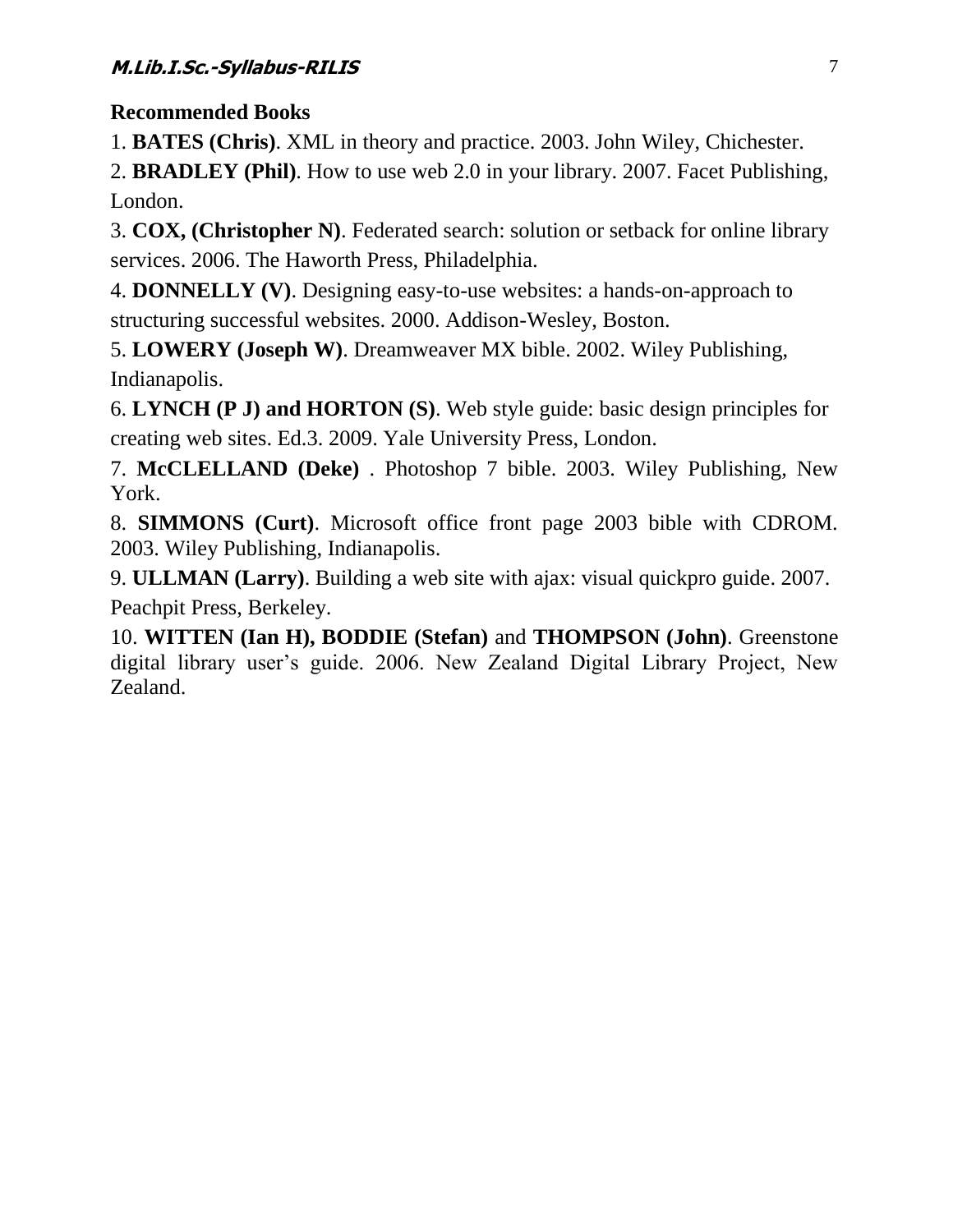## **MASTER OF LIBRARY AND INFORMATION SCIENCE**

The Course shall consist of four theory papers each of three hours duration. The Nomenclature of each paper along with the allotment of marks is as follows

## **ONE-YEAR FULL TIME PROGRAMME**

|      | <b>Paper No.</b>   Nomenclature           | <b>Maximum</b> |
|------|-------------------------------------------|----------------|
|      |                                           | <b>Marks</b>   |
| 6896 | <b>INFORMATION STORAGE AND RETRIEVAL</b>  | $70+30=100$    |
|      | <b>TECHNIQUES (THEORY)</b>                |                |
| 6897 | RESEARCH METHODS AND STATISTICAL          | $70+30=100$    |
|      | <b>TECHNIQUES</b>                         |                |
| 6898 | <b>INFORMATION SYSTEMS AND PROGRAMMES</b> | $70+30=100$    |
|      |                                           |                |
| 6899 | MARKETING OF INFORMATION PRODUCTS         | $70+30=100$    |
|      | <b>AND SERVICES</b>                       |                |

## **SYLLABUS – SECOND SEMESTER**



**Dr. Ranganathan Institute of Library and Information Science**

**Faculty of Arts,**

**Bundelkhand University, Jhansi-284128**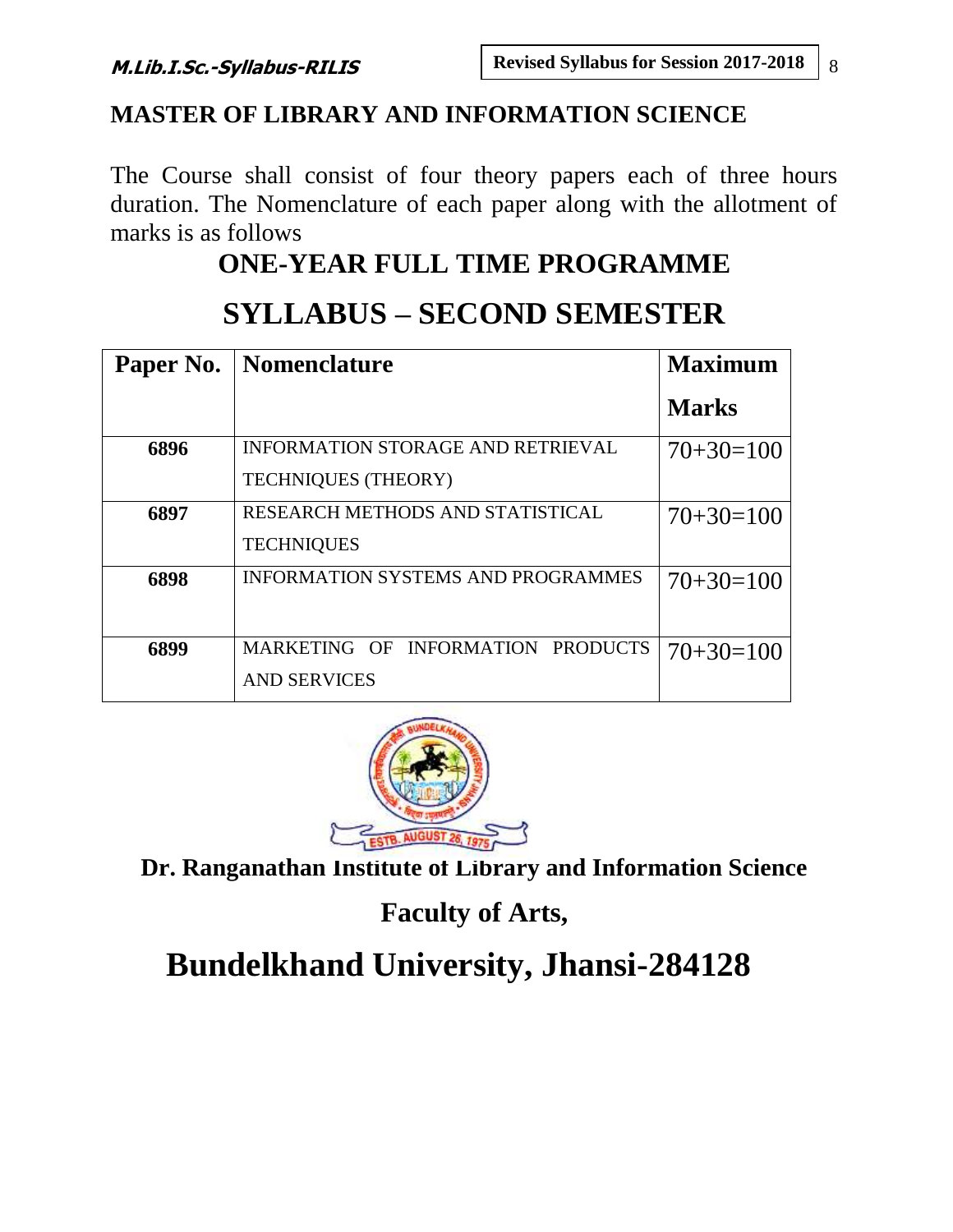### **PAPER –VI (6896)**

## **INFORMATION STORAGE AND RETRIEVAL TECHNIQUES (THEORY)**

### **UNIT I**

Fundamentals of Retrieval System: Nature and Characteristics.

Objective and Design of Information Storage and Retrieval System.

Compatibility and Evaluation of ISAR System

Thesaurus: Need, Structure and Construction

## **UNIT II**

Tools of Information Retrieval: Classification Schedules, Cataloguing, Subject Heading Lists, Indexing, Abstracting, On-Line retrieval, Universal Bibliographical Control

## **UNIT III**

Subject Indexing: Concept and Development.

Pre-coordinate Indexing System: Chain Indexing, PRECIS and POPSI.

Post-Coordinate Indexing: Uniterm Optical Coincidence, Edge-notched Card System, KWIC and KWOC. Evaluation of Indexing Systems

Citation Indexing

## **UNIT IV**

Search Techniques and Information Retrieval

Search Strategy: Boolean Operations, Proximity Search, Heuristic Search, Navigational Search etc., Search Process, I.R. Models.

Man and Machine Retrieval System.

Internet Searching and Meta Search Engines

Data Mining, Data Harvesting and Semantic Web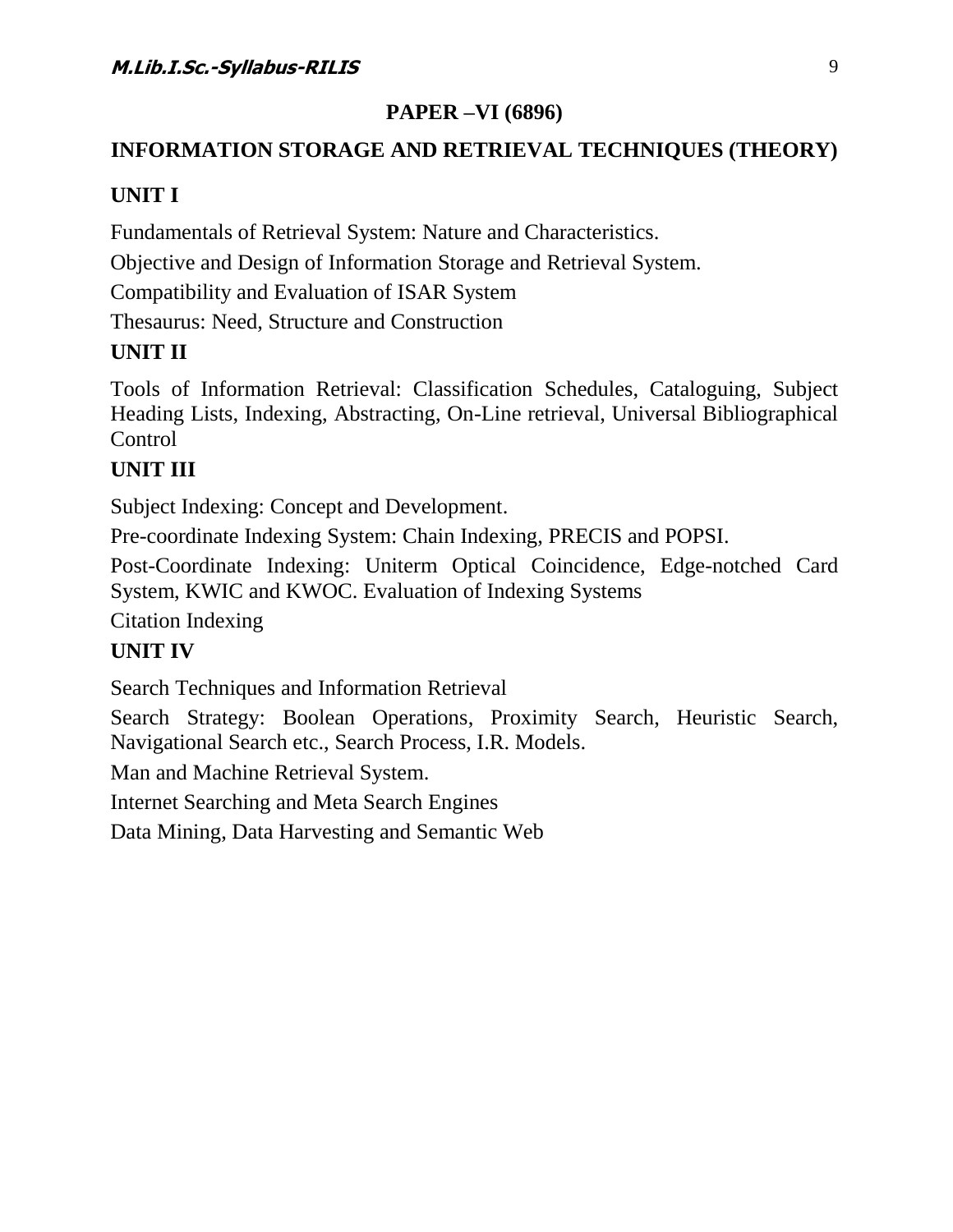1. **CHOWDHURY (G G)**. Introduction to modern information retrieval. 1999. Library Association, London.

2. **CLEVELAND (Donald B)** and **CLEVELAND (Ana D)**. Introduction to indexing and abstracting. 2001. Libraries Unlimited, Colorado.

3. **FOSKETT (A C)**. Subject approach to information. Ed.5. 1996. Library

Association, London.

4. **GOSH (S N)** and **SATPATHI (J N)**. Subject indexing system: concepts, methods and techniques. 1998. IASLIC, Calcutta.

5. **KORFHAGE (R R)**. Information storage and retrieval. 1997. John Wiley, New York, USA.

6. **LANCASTER (F Wilfred**). Vocabulary control for information retrieval. Ed. 2.

1985. Information Resource Press, Arlington.

7. **LANCASTER (F Wilfred** ). Indexing and abstracting in theory and practice. Ed. 3. 2003. University of Illinois, Urbana.

8. **ROWLEY (J)**. The basics of information system. Ed. 2. 1996. Library

Association, London.

9. **SOERGEL (D)**. Indexing languages and thesauri: construction and maintenance. 1974. John Wiley and Sons., New York.

10. **WALKER (G)** and **JANES (J)**. Online retrieval: a dialogue of theory and practice. 1993. Libraries Unlimited, Englewood, London.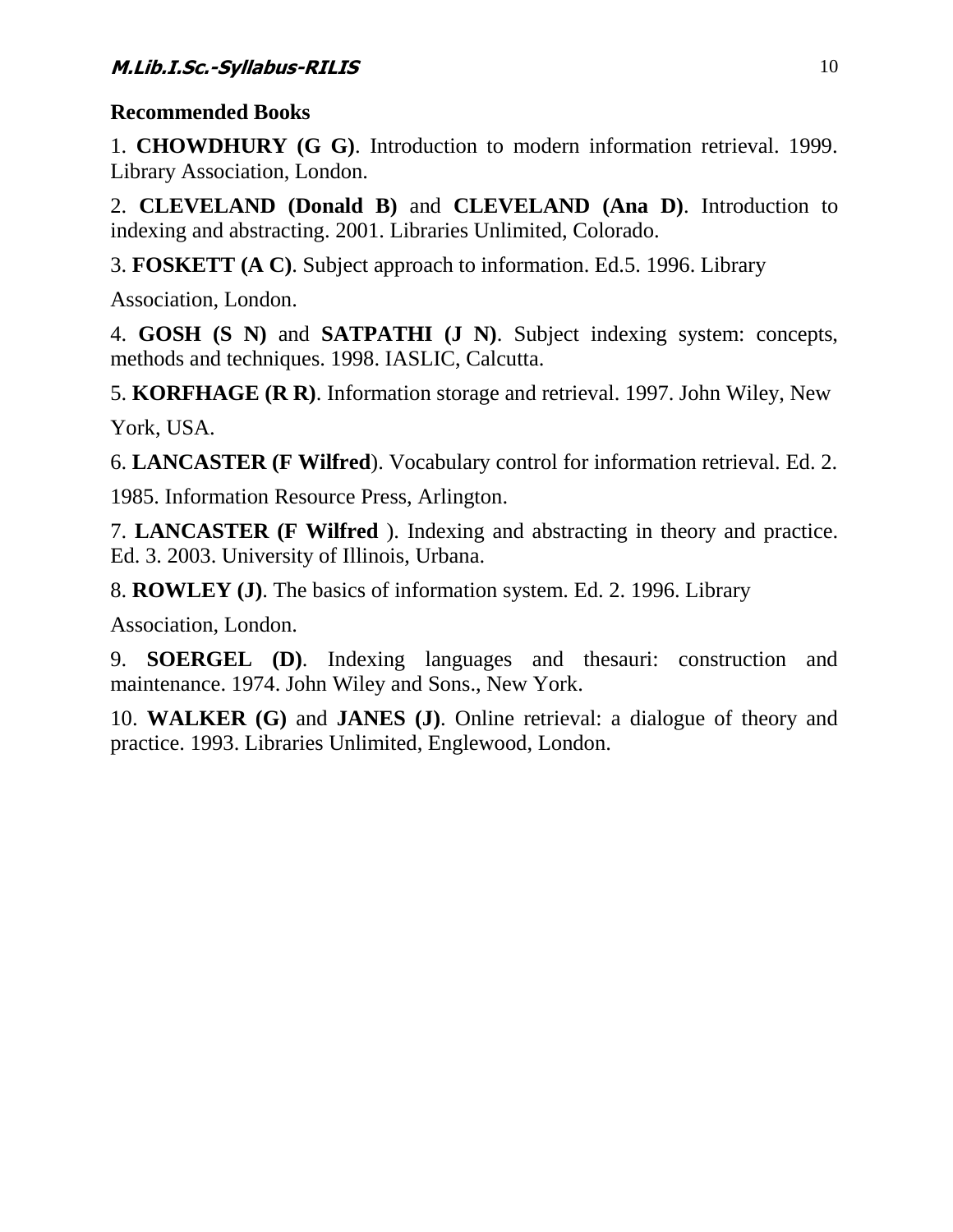### **PAPER –VII (6897)**

### **RESEARCH METHODS AND STATISTICAL TECHNIQUES**

### **UNIT I: RESEARCH**

Research: Concept, Need, Purpose and Types Research Design: Concept, Types and Designing Research Proposal Literature Review Hypothesis: Definitions, Functions, Sources and Types **UNIT II: RESEARCH METHODS**

Spiral of Scientific Methods (S.R.Ranganathan)

Research Methods: Historical, Survey, Descriptive, Experimental and Case Study

Bibliometric Studies: Concept and Definition, Bibliometric Laws and their Applications

Scientific and Statistical Research: Scientometrics, Infometrics and Webometrics **UNIT III: RESEARHCH TECHNIQUES AND TOOLS**

Questionnaire, Interview, Observation, Schedule and Check List

Library Records and Reports, Sampling Techniques

Report Writing: Meaning, Purpose, Part, Types, Structure Style and Contents Referencing Styles: APA, MLA etc.

### **UNIT IV: STATISTICS AND ITS APPLICATIONS**

Presentation of data: Tabular, Graphical & Diagram.

Descriptive Statistics- Measures of Central Tendency- Mean Median and Mode. Measures of Dispersion – Range, Quartile Deviation, Mean Deviation, Variance, Standard Deviation.

Correlation Analysis.

Regression Analysis - Linear and Non –Linear.

Hypothesis Testing: Chi-Square Test, t-test, z-test, f-test

Statistical Packages- MS Excel, SPSS, and Web-based Statistical Analysis Tools,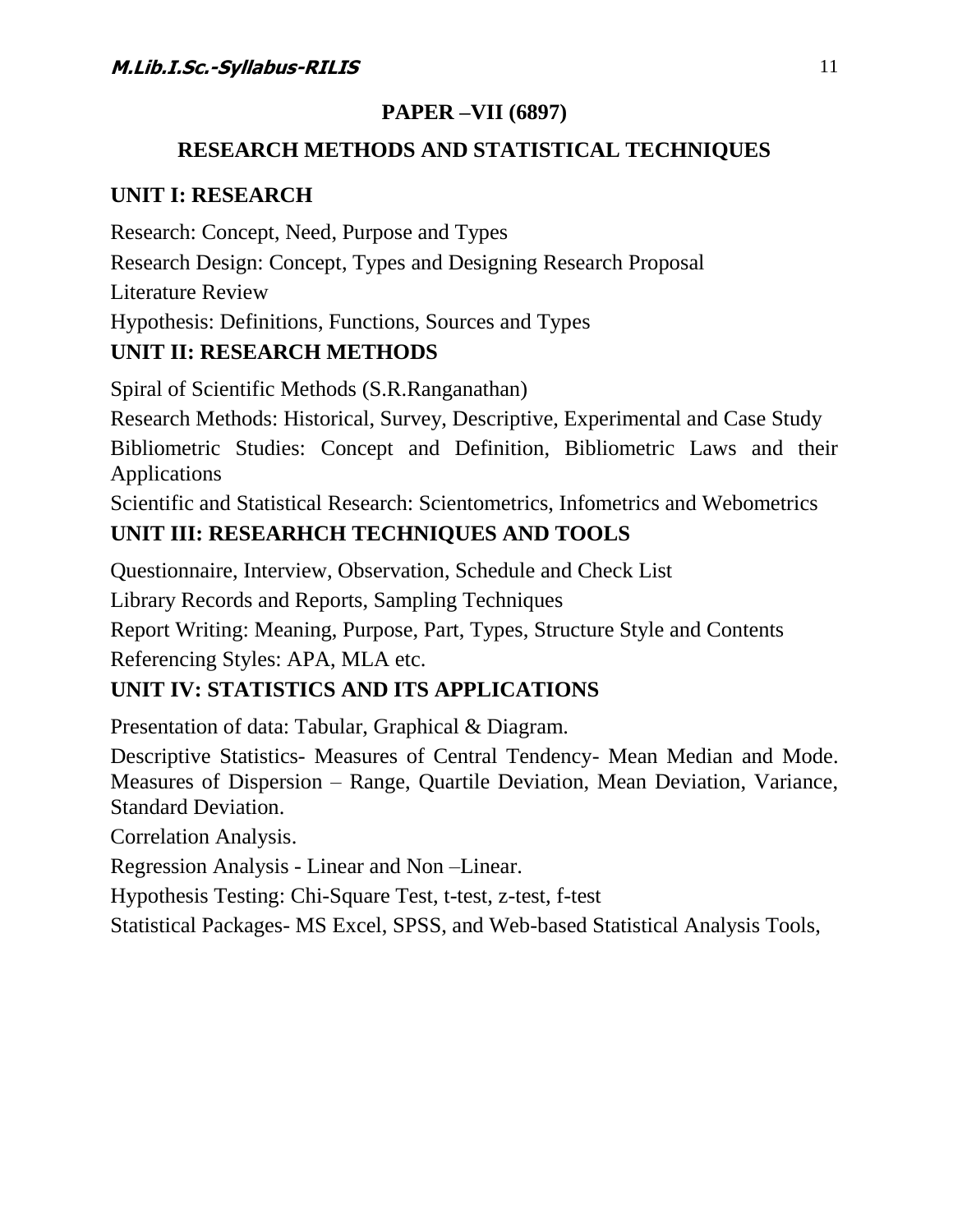1. **ALVESSON (M)** and **SKOLDBERG (K)**. Reflexive methodology: new vistas

in qualitative research. Ed. 2 Rev. 2009. Sage Publication, London.

2. **BUSHA (C H)**. Research methods in librarianship. 1990. Academic Press, New York.

3. **GOODE (W J)** and **HATT (P K)**. Methods in social research. 1982. McGraw-Hill, New York.

4. **GREENFIELD (T)**. Research methods: guidance for postgraduates. 1996.

Hodder Arnold, London.

5. **KRISHAN KUMAR**. Research methods in library and information science.

Rev. Ed. 1999. Har-Anand Publications, New Delhi.

6. **LANCASTER (F W)** and **POWELL (R R**). Basic research methods for librarians. 1985. Ablex publishing, New Jersey.

7. **POWELL (R R)** and **SILIPIGNI (C L)**. Basic research methods for librarians. Ed. 4. 2004. Libraries Unlimited, Westport.

8. **SINGH (S P)**. Research methods in social sciences: a manual for designing questionnaires. 2002. Kanishka, New Delhi.

9. **SLATER (M), Ed**. Research methods in library and information studies. 1990. Library Association Publishing, London.

10. **YOUNG (P V)**. Scientific social survey and research. Rev. Ed. 4. 1984. Prentice Hall, New Delhi.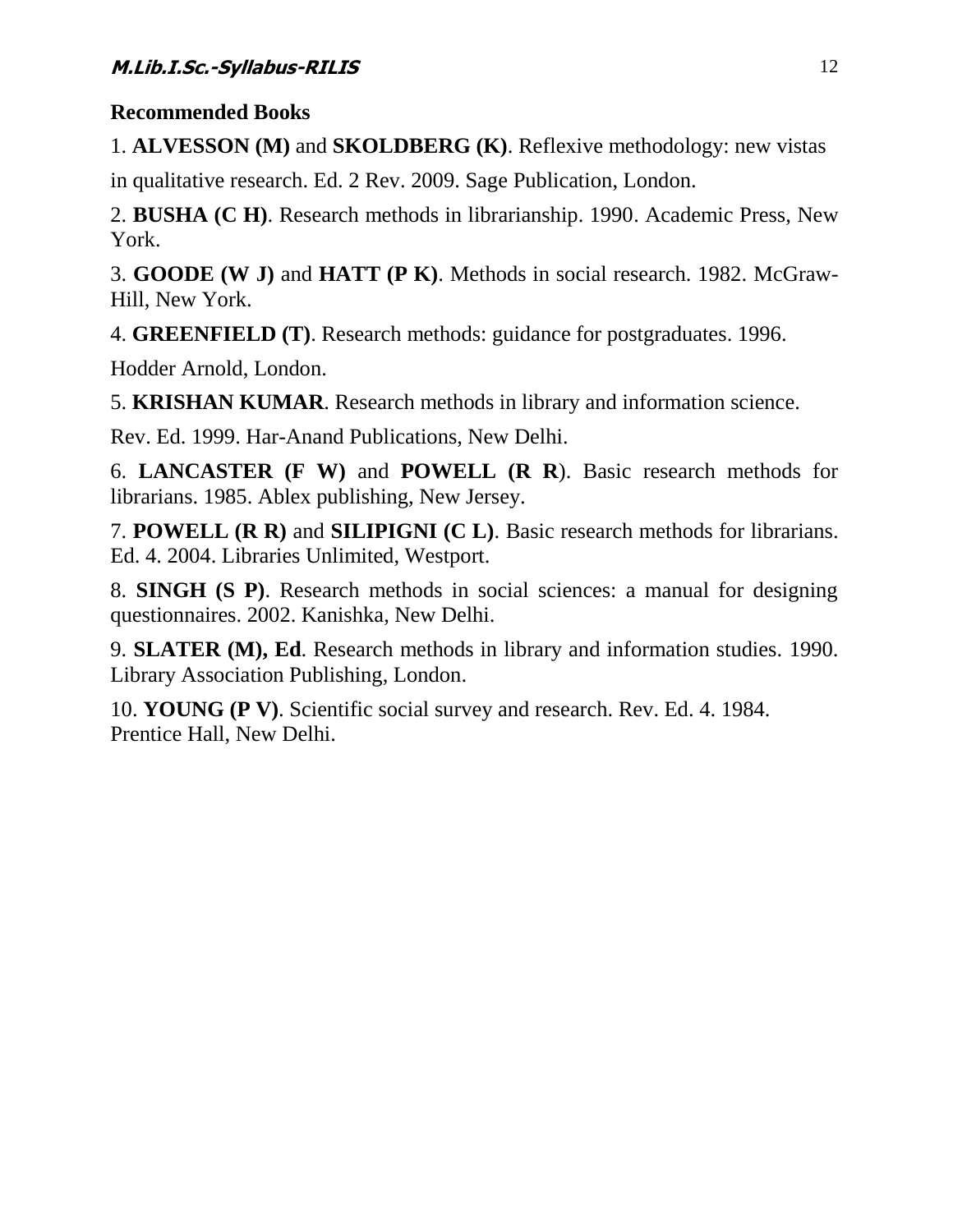### **PAPER –VIII (6898)**

## **INFORMATION SYSTEMS AND PROGRAMMES**

### **UNIT I: INFORMATION SYSTEMS AND ORGANISATIONS**

Information Systems: Basic Concept, Types, Characteristics and Components.

Information Organization as a System: Libraries, Documentation and Information Centers, etc.

Different Types of Documentation and Information Centers: Data Bank, Data Centre, Referral Centre, Clearing House and Invisible Colleges, etc.

Archives & Translation Pools: Functions & Services

## **UNIT-II: NATIONAL INFORMATION SYSTEMS**

Planning and Designing of National Information System

Study of National Information Systems in India: NASSDOC, NISCAIR, ENVIS, DESIDOC, NIC AND SENDOC, ETC.

## **UNIT III: INTERNATIONAL INFORMATION SYSTEMS**

Study of Regional and International Information Systems: SAARC, MEDLARS, AGRIS, INIS, INSPEC, DEVSIS

Programmes & Activities of UNESCO, UNISIST and IFLA etc.

## **UNIT IV: INFORMATION POLICY, LIBRARY NETWORKS & LIBRARY**

### **CONSORTIA**

Information Policies on Library and Information Systems and Services in India.

Role of Information Systems and Networks in Technology Transfer and National Development.

Programmes and Activities of INFLIBNET and DELNET.

E-Journals Consortium: UGC-INFONET, CSIR e-journal consortia INDEST and Recent trends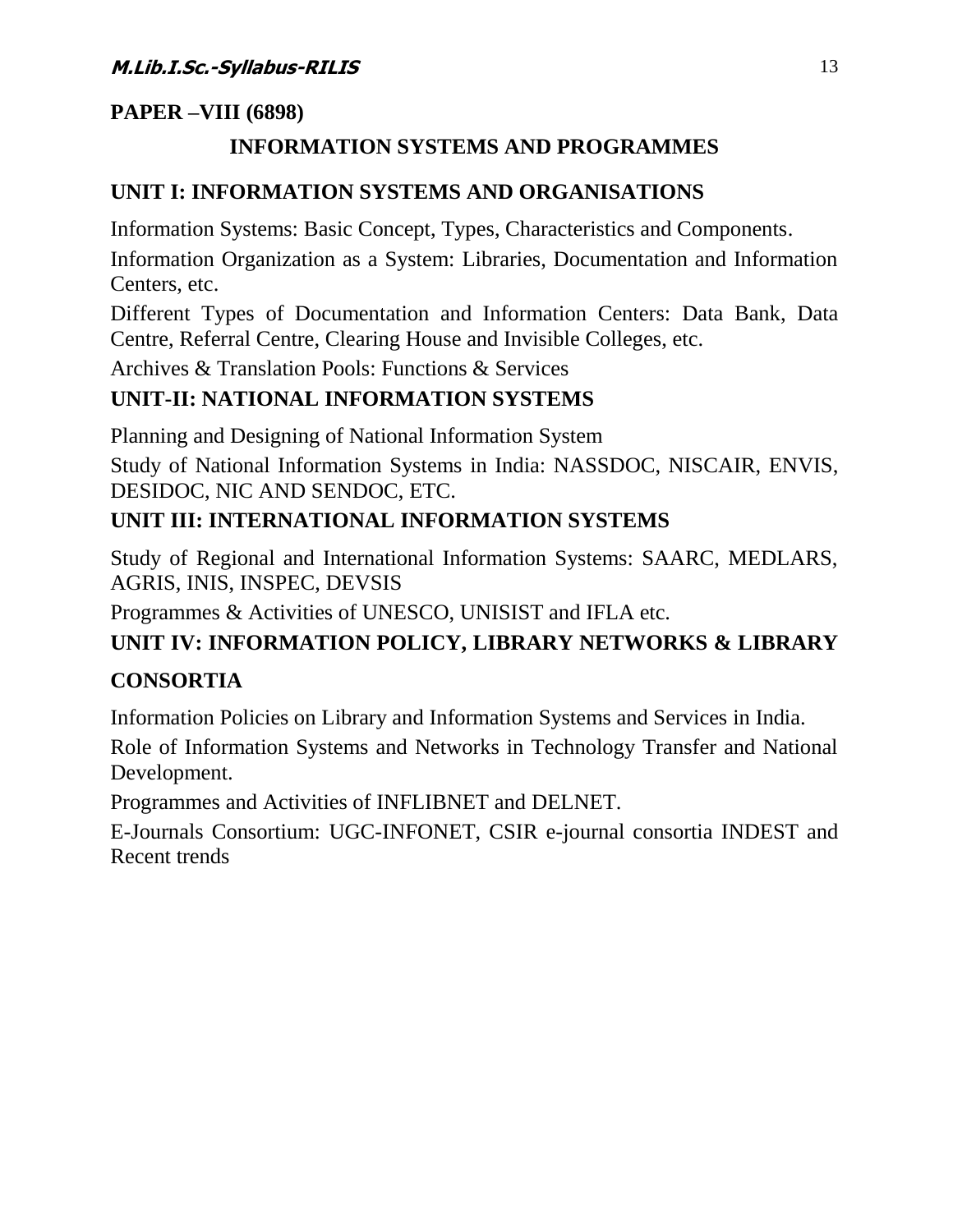1. **ATHERTON (Pauline)**. Handbook for information system and services. 1997.

UNESCO, Paris.

2. **BAMAN (P)**. Studies on information systems, services and programs in India and abroad. 1993. Ajanta, Delhi.

3. **BARUA (B P)**. National policy on library and information systems and services

for India: perspectives and projections. 1992. Popular Prakashan, New Delhi.

4. **BURCH (J G)** and **GRUDNITSKI (G)**. Information systems: theory and practice. 1986. Wiley, Singapore.

5. **KENT (A)**. Resource sharing in libraries: why, how, when next action step. 1974. Marshal Dekker, New York.

6. **KOCHTANEK (T R)** and **MATTHEWS (J R)**. Library information systems: from library automation to distributed information access solutions. 2002. Libraries

Unlimited, West Westport.

7. **NEELAMEGHAN (A)** and **PRASAD (K N), Eds**. Information systems, networks and services in India. 2 vols. 1998. Ranganathan Centre for Information Studies, Chennai.

8. **ROWLEY (J)**. The basics of information system. Ed 2. 1996. Library Association, London.

9. **VICKERY (B C)**. Information systems. 1973. Butterworths, Washington.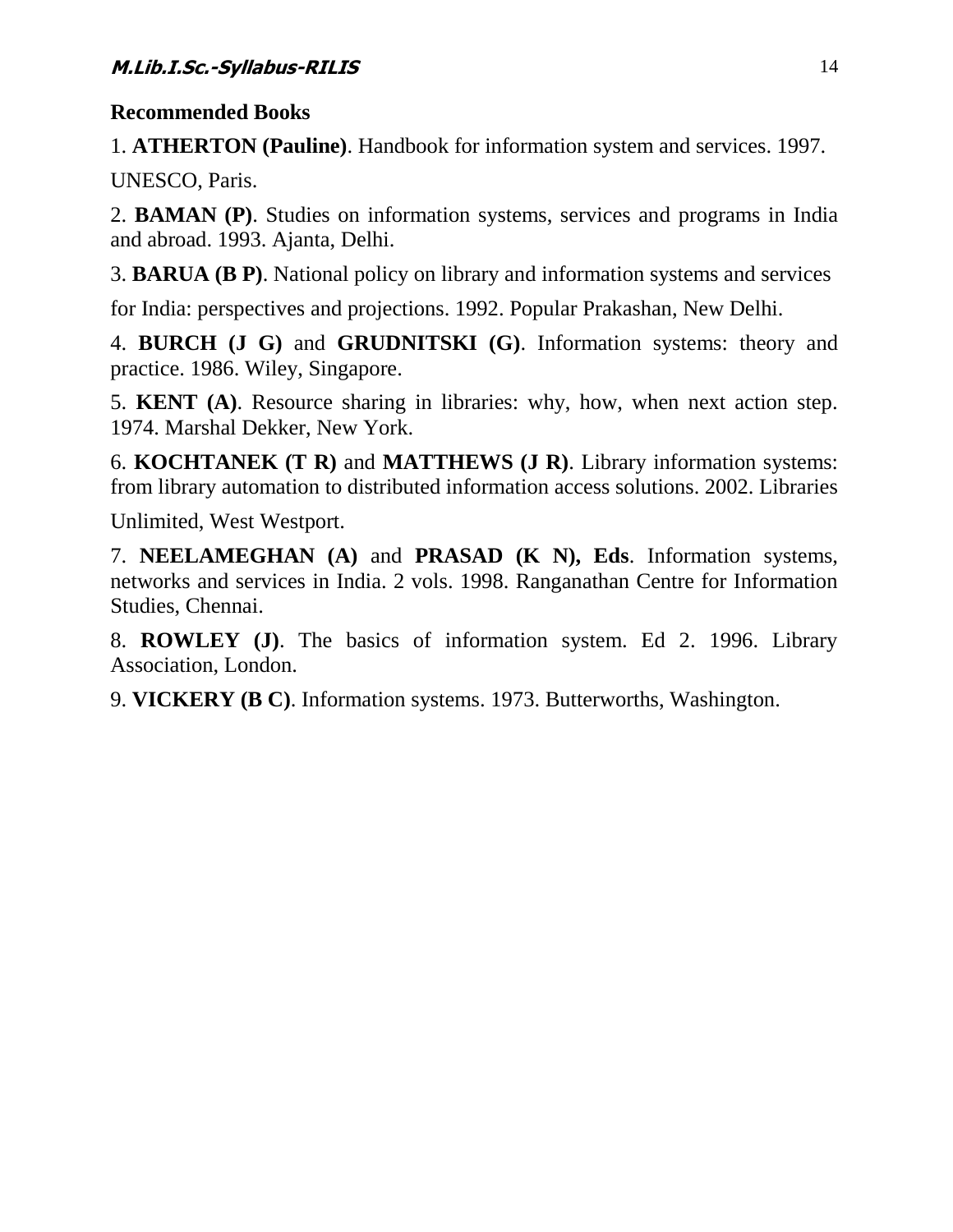## **PAPER –IX (6899)**

## **MARKETING OF INFORMATION PRODUCTS AND SERVICES**

## **UNIT I: FUNDAMENTAL CONCEPTS**

Marketing: Concept, Definitions, Need, Objectives and Benefits.

Marketing Environment: Producer of Inf. Product & Services, Consumer- Buyer Behaviour, Maslow theory of motivation.

Marketing Information System, Market Segmentation

Marketing Mix

## **UNIT II: STRATEGIES AND TECHNIQUES**

Marketing Planning: Strategic and tactical planning, SWOT analysis, PERT/CPM and Six Sigma Techniques.

Marketing Research: Concept, types, need and purpose.

Marketing Research Process, Product Planning Concept.

## **UNIT III: INFORMATION RE-PACKAGING, ANALYSIS AND CONSOLIDATION**

Packaging and Repackaging: Concept, Need and Purpose

Information Analysis and Consolidation Center (IAC): Concept, Need, Purpose and Function.

Information Consolidation Products (ICP): Concept, Need and Purpose. Different Types of Information Products. Role of Specialist in the preparation of Information Consolidation Products.

## **UNIT IV: MARKETING OF LIS PRODUCTS AND SERVICES**

LIS Products and Services as a Marketable Commodity

Pricing, Distribution Channels and Communication Strategies

Advertising, Sales Promotion, Public Relations

E-Marketing